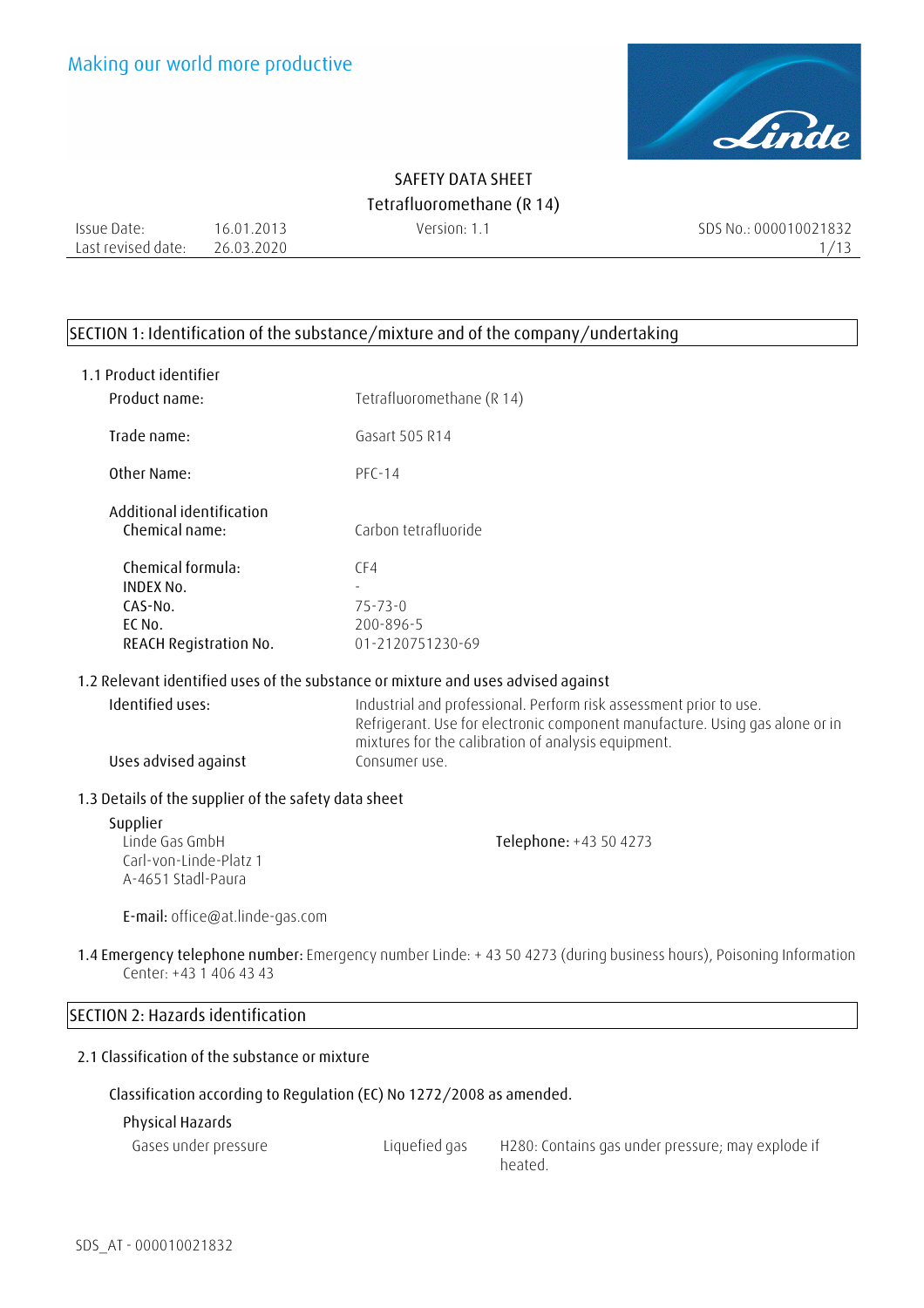

|                                   |                                 | SAFEIT DATA SHEET                                                                                                                                                      |                               |
|-----------------------------------|---------------------------------|------------------------------------------------------------------------------------------------------------------------------------------------------------------------|-------------------------------|
|                                   |                                 | Tetrafluoromethane (R 14)                                                                                                                                              |                               |
| Issue Date:<br>Last revised date: | 16.01.2013<br>26.03.2020        | Version: 1.1                                                                                                                                                           | SDS No.: 000010021832<br>2/13 |
|                                   |                                 |                                                                                                                                                                        |                               |
| 2.2 Label Elements                |                                 |                                                                                                                                                                        |                               |
|                                   |                                 |                                                                                                                                                                        |                               |
|                                   |                                 |                                                                                                                                                                        |                               |
|                                   |                                 |                                                                                                                                                                        |                               |
| Signal Words:                     |                                 | Warning                                                                                                                                                                |                               |
|                                   | Hazard Statement(s):            | H280: Contains gas under pressure; may explode if heated.                                                                                                              |                               |
|                                   | <b>Precautionary Statements</b> |                                                                                                                                                                        |                               |
| Prevention:                       |                                 | None.                                                                                                                                                                  |                               |
| Response:                         |                                 | None.                                                                                                                                                                  |                               |
| Storage:                          |                                 | P403: Store in a well-ventilated place.                                                                                                                                |                               |
| Disposal:                         |                                 | None.                                                                                                                                                                  |                               |
|                                   | Supplemental label information  |                                                                                                                                                                        |                               |
|                                   |                                 | Contains fluorinated greenhouse gases<br>EIGA-0783:<br>EIGA-As: Asphyxiant in high concentrations.                                                                     |                               |
| 2.3 Other hazards:                |                                 | Contact with evaporating liquid may cause frostbite or freezing of skin.                                                                                               |                               |
|                                   |                                 | SECTION 3: Composition/information on ingredients                                                                                                                      |                               |
| 3.1 Substances                    |                                 |                                                                                                                                                                        |                               |
| Chemical name                     |                                 | Carbon tetrafluoride                                                                                                                                                   |                               |
| <b>INDEX No.:</b>                 |                                 |                                                                                                                                                                        |                               |
| CAS-No.:                          |                                 | $75 - 73 - 0$                                                                                                                                                          |                               |
| EC No.:                           |                                 | 200-896-5                                                                                                                                                              |                               |
| <b>REACH Registration No.:</b>    |                                 | 01-2120751230-69                                                                                                                                                       |                               |
| Purity:                           |                                 | 100%                                                                                                                                                                   |                               |
|                                   |                                 | The purity of the substance in this section is used for classification only, and does<br>not represent the actual purity of the substance as supplied, for which other |                               |

documentation should be consulted.

# **SAFETY DATA SHEET**

Trade name: Gasart 505 R14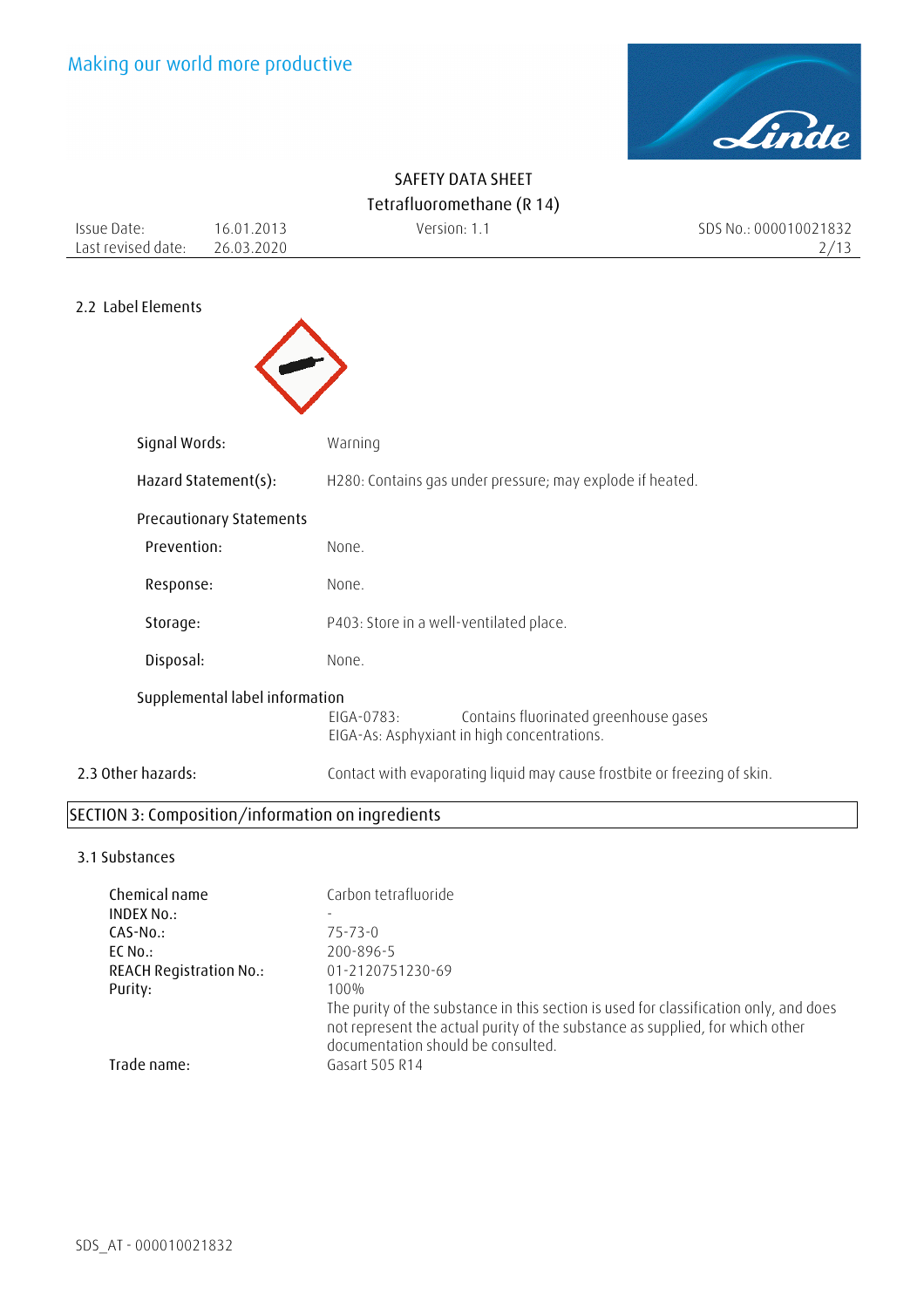

| Issue Date:<br>Last revised date:                                      | 16.01.2013<br>26.03.2020      | Version: 1.1                                                                                                                                                                                                                                                                                                                          | SDS No.: 000010021832<br>3/13 |
|------------------------------------------------------------------------|-------------------------------|---------------------------------------------------------------------------------------------------------------------------------------------------------------------------------------------------------------------------------------------------------------------------------------------------------------------------------------|-------------------------------|
| <b>SECTION 4: First aid measures</b>                                   |                               |                                                                                                                                                                                                                                                                                                                                       |                               |
| General:                                                               |                               | In high concentrations may cause asphyxiation. Symptoms may include loss of<br>mobility/consciousness. Victim may not be aware of asphyxiation. Remove victim<br>to uncontaminated area wearing self contained breathing apparatus. Keep victim<br>warm and rested. Call a doctor. Apply artificial respiration if breathing stopped. |                               |
| 4.1 Description of first aid measures                                  |                               |                                                                                                                                                                                                                                                                                                                                       |                               |
| Inhalation:                                                            |                               | In high concentrations may cause asphyxiation. Symptoms may include loss of<br>mobility/consciousness. Victim may not be aware of asphyxiation. Remove victim<br>to uncontaminated area wearing self contained breathing apparatus. Keep victim<br>warm and rested. Call a doctor. Apply artificial respiration if breathing stopped. |                               |
| Eye contact:                                                           |                               | Rinse the eye with water immediately. Remove contact lenses, if present and easy<br>to do. Continue rinsing. Flush thoroughly with water for at least 15 minutes. Get<br>immediate medical assistance. If medical assistance is not immediately available,<br>flush an additional 15 minutes.                                         |                               |
| Skin Contact:                                                          |                               | Contact with evaporating liquid may cause frostbite or freezing of skin.                                                                                                                                                                                                                                                              |                               |
| Ingestion:                                                             |                               | Ingestion is not considered a potential route of exposure.                                                                                                                                                                                                                                                                            |                               |
| 4.2 Most important symptoms and<br>effects, both acute and<br>delayed: |                               | Respiratory arrest. Contact with liquefied gas can cause damage (frostbite) due to<br>rapid evaporative cooling.                                                                                                                                                                                                                      |                               |
|                                                                        |                               | 4.3 Indication of any immediate medical attention and special treatment needed                                                                                                                                                                                                                                                        |                               |
| Hazards:                                                               |                               | Respiratory arrest. Contact with liquefied gas can cause damage (frostbite) due to<br>rapid evaporative cooling.                                                                                                                                                                                                                      |                               |
| Treatment:                                                             |                               | Thaw frosted parts with lukewarm water. Do not rub affected area. Get immediate<br>medical advice/attention.                                                                                                                                                                                                                          |                               |
| SECTION 5: Firefighting measures                                       |                               |                                                                                                                                                                                                                                                                                                                                       |                               |
| <b>General Fire Hazards:</b>                                           |                               | Heat may cause the containers to explode.                                                                                                                                                                                                                                                                                             |                               |
| 5.1 Extinguishing media                                                | Suitable extinguishing media: | Material will not burn. In case of fire in the surroundings: use appropriate<br>extinguishing agent.                                                                                                                                                                                                                                  |                               |
| Unsuitable extinguishing<br>media:                                     |                               | None.                                                                                                                                                                                                                                                                                                                                 |                               |
| 5.2 Special hazards arising from the<br>substance or mixture:          |                               | Fire or excessive heat may produce hazardous decomposition products.                                                                                                                                                                                                                                                                  |                               |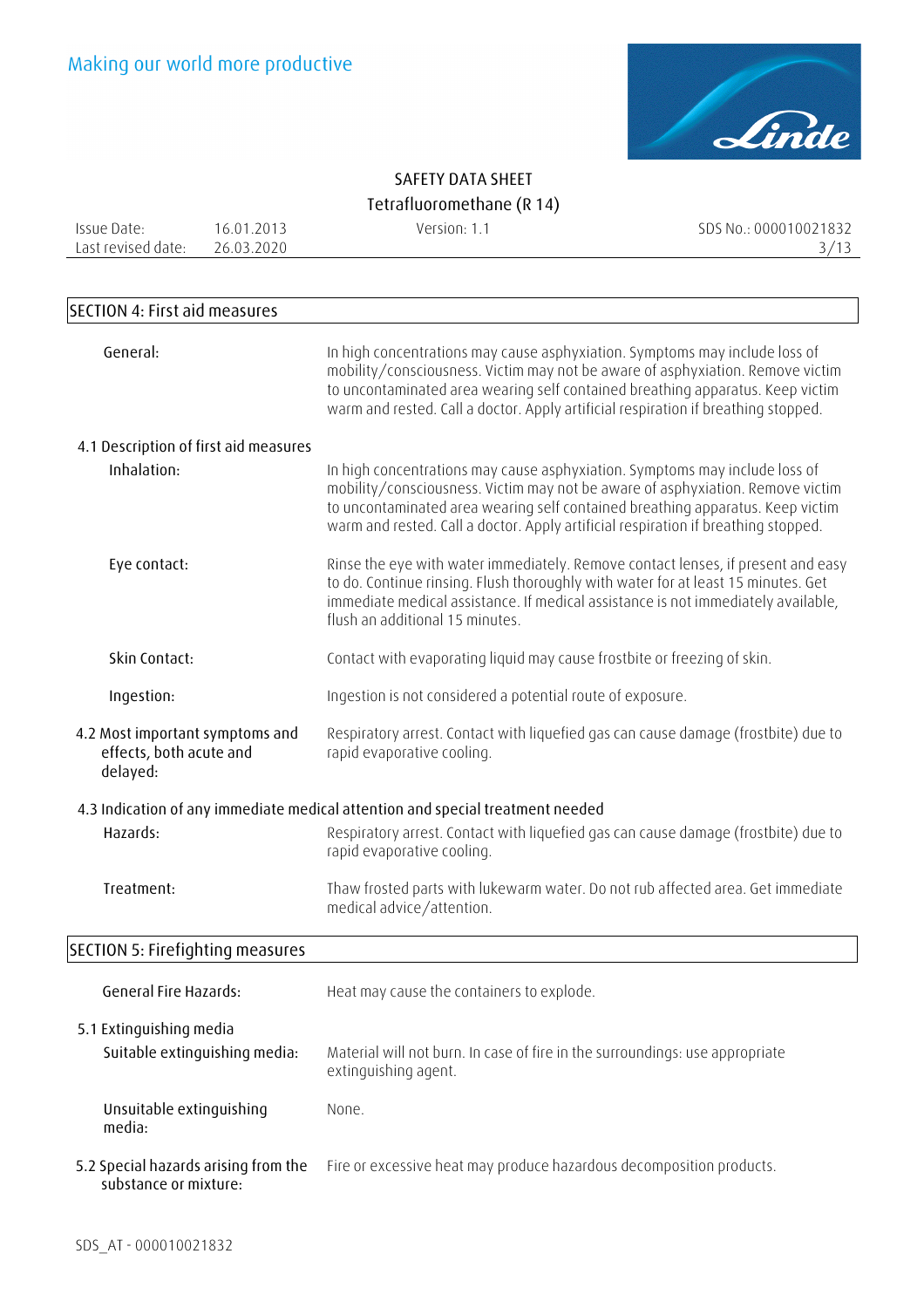

| Issue Date:<br>Last revised date:                                              | 16.01.2013<br>26.03.2020              | Version: 1.1                                                                                                                                                                                                                                                                                                                                                                                                                                                                                                                                                                                                                      | SDS No.: 000010021832<br>4/13 |
|--------------------------------------------------------------------------------|---------------------------------------|-----------------------------------------------------------------------------------------------------------------------------------------------------------------------------------------------------------------------------------------------------------------------------------------------------------------------------------------------------------------------------------------------------------------------------------------------------------------------------------------------------------------------------------------------------------------------------------------------------------------------------------|-------------------------------|
|                                                                                | <b>Hazardous Combustion Products:</b> | If involved in a fire the following toxic and/or corrosive fumes may be produced<br>by thermal decomposition: Carbonyl difluoride<br>; Carbon monoxide<br>; Hydrogen fluoride                                                                                                                                                                                                                                                                                                                                                                                                                                                     |                               |
| 5.3 Advice for firefighters<br>Special fire fighting<br>procedures:            |                                       | In case of fire: Stop leak if safe to do so. Continue water spray from protected<br>position until container stays cool. Use extinguishants to contain the fire. Isolate<br>the source of the fire or let it burn out.                                                                                                                                                                                                                                                                                                                                                                                                            |                               |
| for fire-fighters:                                                             | Special protective equipment          | Firefighters must use standard protective equipment including flame retardant<br>coat, helmet with face shield, gloves, rubber boots, and in enclosed spaces, SCBA.<br>Guideline: EN 469 Protective clothing for firefighters. Performance requirements<br>for protective clothing for firefighting. EN 15090 Footwear for firefighters. EN 659<br>Protective gloves for firefighters. EN 443 Helmets for fire fighting in buildings and<br>other structures. EN 137 Respiratory protective devices - Self-contained open-<br>circuit compressed air breathing apparatus with full face mask - Requirements,<br>testing, marking. |                               |
| <b>SECTION 6: Accidental release measures</b>                                  |                                       |                                                                                                                                                                                                                                                                                                                                                                                                                                                                                                                                                                                                                                   |                               |
| 6.1 Personal precautions,<br>protective equipment and<br>emergency procedures: |                                       | Evacuate area. Provide adequate ventilation. Prevent from entering sewers,<br>basements and workpits, or any place where its accumulation can be dangerous.<br>Wear self-contained breathing apparatus when entering area unless atmosphere<br>is proved to be safe. EN 137 Respiratory protective devices - Self-contained open-                                                                                                                                                                                                                                                                                                 |                               |

circuit compressed air breathing apparatus with full face mask - Requirements,

**6.2 Environmental Precautions:** Prevent further leakage or spillage if safe to do so.

testing, marking.

- **6.3 Methods and material for containment and cleaning up:**  Provide adequate ventilation.
- **6.4 Reference to other sections:** Refer to sections 8 and 13.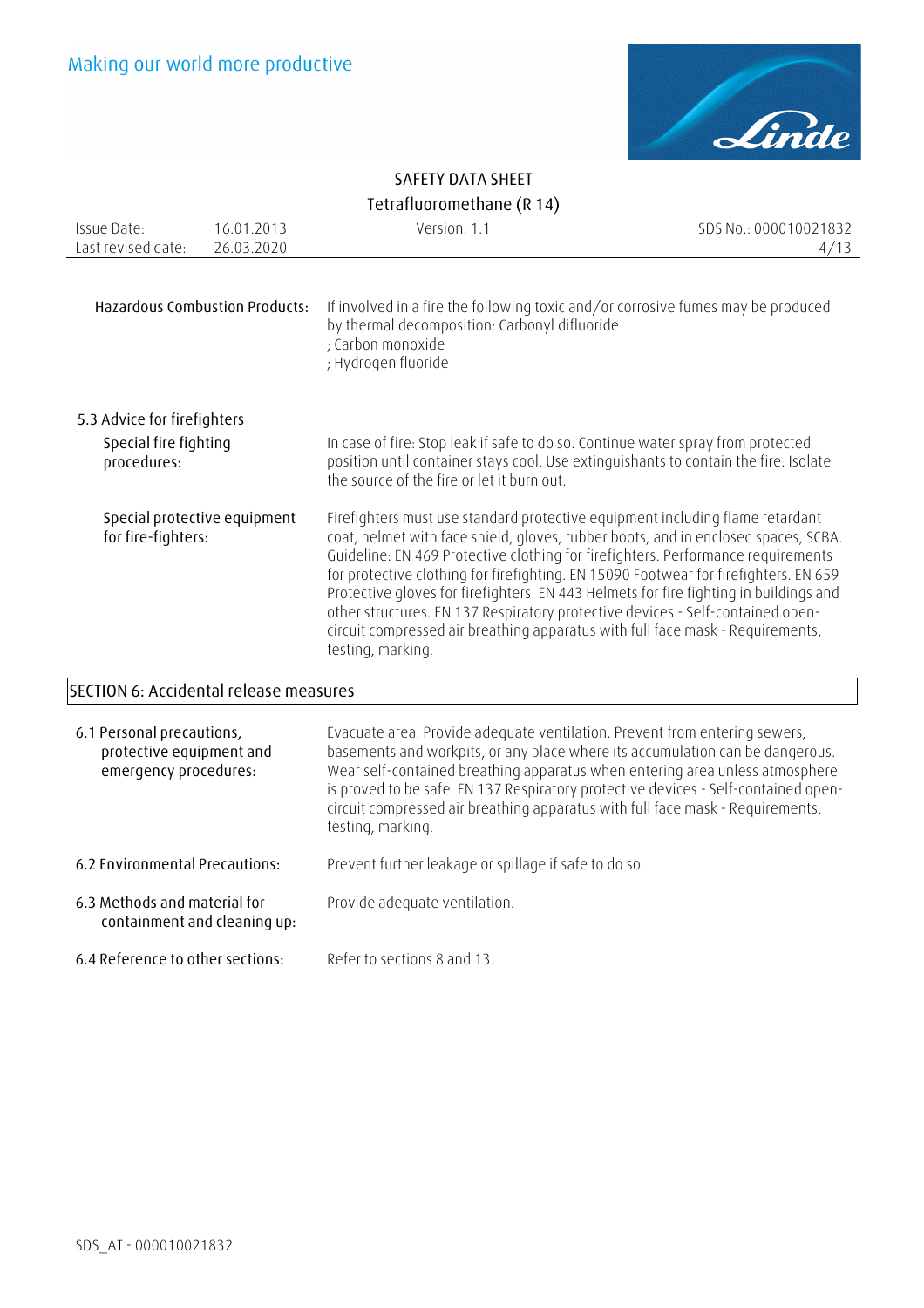

Issue Date: Last revised date: 26.03.2020 16.01.2013

Version: 1.1 SDS No.: 000010021832 5/13

#### **SECTION 7: Handling and storage:**

| 7.1 Precautions for safe handling:                                   | Only experienced and properly instructed persons should handle gases under<br>pressure. Use only properly specified equipment which is suitable for this product,<br>its supply pressure and temperature. Refer to supplier's handling instructions. The<br>substance must be handled in accordance with good industrial hygiene and safety<br>procedures. Protect containers from physical damage; do not drag, roll, slide or<br>drop. Do not remove or deface labels provided by the supplier for the<br>identification of the container contents. When moving containers, even for short<br>distances, use appropriate equipment eq. trolley, hand truck, fork truck etc.<br>Secure cylinders in an upright position at all times, close all valves when not in<br>use. Provide adequate ventilation. Suck back of water into the container must be<br>prevented. Do not allow backfeed into the container. Avoid suckback of water,<br>acid and alkalis. Keep container below 50°C in a well ventilated place. Observe all<br>regulations and local requirements regarding storage of containers. When using<br>do not eat, drink or smoke. Store in accordance with<br>local/regional/national/international regulations. Never use direct flame or<br>electrical heating devices to raise the pressure of a container. Leave valve<br>protection caps in place until the container has been secured against either a wall<br>or bench or placed in a container stand and is ready for use. Damaged valves<br>should be reported immediately to the supplier Close container valve after each<br>use and when empty, even if still connected to equipment. Never attempt to<br>repair or modify container valves or safety relief devices. Replace valve outlet<br>caps or plugs and container caps where supplied as soon as container is<br>disconnected from equipment. Keep container valve outlets clean and free from<br>contaminates particularly oil and water. If user experiences any difficulty<br>operating container valve discontinue use and contact supplier. Never attempt to<br>transfer gases from one container to another. Container valve guards or caps<br>should be in place. |
|----------------------------------------------------------------------|-------------------------------------------------------------------------------------------------------------------------------------------------------------------------------------------------------------------------------------------------------------------------------------------------------------------------------------------------------------------------------------------------------------------------------------------------------------------------------------------------------------------------------------------------------------------------------------------------------------------------------------------------------------------------------------------------------------------------------------------------------------------------------------------------------------------------------------------------------------------------------------------------------------------------------------------------------------------------------------------------------------------------------------------------------------------------------------------------------------------------------------------------------------------------------------------------------------------------------------------------------------------------------------------------------------------------------------------------------------------------------------------------------------------------------------------------------------------------------------------------------------------------------------------------------------------------------------------------------------------------------------------------------------------------------------------------------------------------------------------------------------------------------------------------------------------------------------------------------------------------------------------------------------------------------------------------------------------------------------------------------------------------------------------------------------------------------------------------------------------------------------------------------------------------------------------------------------|
| 7.2 Conditions for safe storage,<br>including any incompatibilities: | Containers should not be stored in conditions likely to encourage corrosion. Stored<br>containers should be periodically checked for general conditions and leakage.<br>Container valve quards or caps should be in place. Store containers in location free<br>from fire risk and away from sources of heat and ignition. Keep away from<br>combustible material.                                                                                                                                                                                                                                                                                                                                                                                                                                                                                                                                                                                                                                                                                                                                                                                                                                                                                                                                                                                                                                                                                                                                                                                                                                                                                                                                                                                                                                                                                                                                                                                                                                                                                                                                                                                                                                          |
| 7.3 Specific end use(s):                                             | None.                                                                                                                                                                                                                                                                                                                                                                                                                                                                                                                                                                                                                                                                                                                                                                                                                                                                                                                                                                                                                                                                                                                                                                                                                                                                                                                                                                                                                                                                                                                                                                                                                                                                                                                                                                                                                                                                                                                                                                                                                                                                                                                                                                                                       |

#### **8.1 Control Parameters**

**Occupational Exposure Limits** 

None of the components have assigned exposure limits.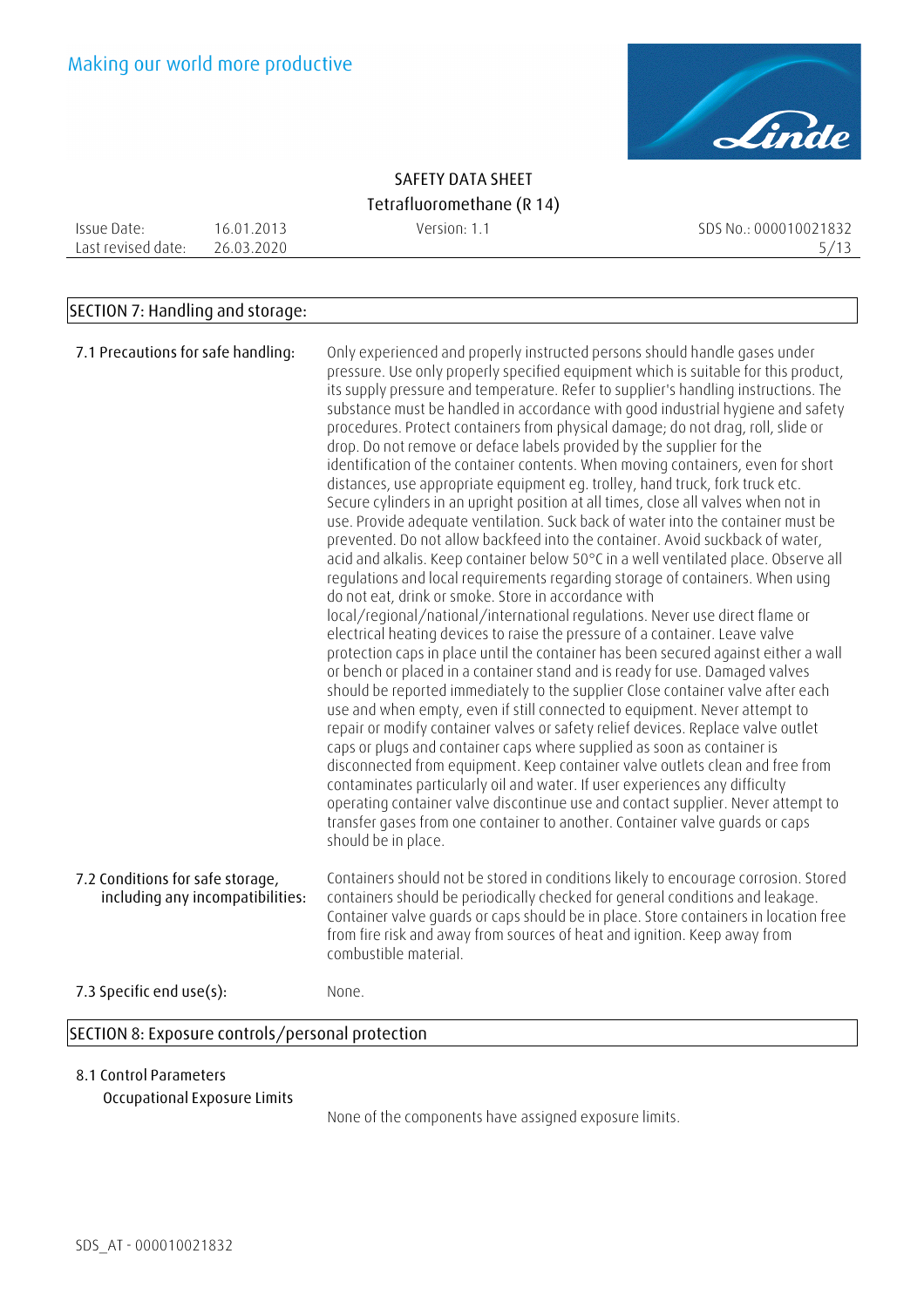

| Issue Date:<br>Last revised date:    | 16.01.2013<br>26.03.2020 | Version: 1.1                                                                                                                                                                                                                                                                                                                                                                                                                                                                                                                     | SDS No.: 000010021832<br>6/13 |
|--------------------------------------|--------------------------|----------------------------------------------------------------------------------------------------------------------------------------------------------------------------------------------------------------------------------------------------------------------------------------------------------------------------------------------------------------------------------------------------------------------------------------------------------------------------------------------------------------------------------|-------------------------------|
|                                      |                          |                                                                                                                                                                                                                                                                                                                                                                                                                                                                                                                                  |                               |
| 8.2 Exposure controls                |                          |                                                                                                                                                                                                                                                                                                                                                                                                                                                                                                                                  |                               |
| Appropriate engineering<br>controls: |                          | Consider a work permit system e.g. for maintenance activities. Ensure adequate<br>air ventilation. Oxygen detectors should be used when asphyxiating gases may be<br>released. Provide adequate ventilation, including appropriate local extraction, to<br>ensure that the defined occupational exposure limit is not exceeded. Systems<br>under pressure should be regularly checked for leakages. Preferably use<br>permanent leak tight connections (eg. welded pipes). Do not eat, drink or smoke<br>when using the product. |                               |
|                                      |                          | Individual protection measures, such as personal protective equipment                                                                                                                                                                                                                                                                                                                                                                                                                                                            |                               |
| General information:                 |                          | A risk assessment should be conducted and documented in each work area to<br>assess the risks related to the use of the product and to select the PPE that<br>matches the relevant risk. The following recommendations should be considered.<br>Keep self contained breathing apparatus readily available for emergency use.<br>Personal protective equipment for the body should be selected based on the task<br>being performed and the risks involved.                                                                       |                               |
| Eye/face protection:                 |                          | Safety eyewear, goggles or face-shield to EN166 should be used to avoid<br>exposure to liquid splashes. Wear eye protection to EN 166 when using gases.<br>Guideline: EN 166 Personal Eye Protection.                                                                                                                                                                                                                                                                                                                            |                               |
| Skin protection<br>Hand Protection:  |                          | Wear working gloves while handling containers                                                                                                                                                                                                                                                                                                                                                                                                                                                                                    |                               |
|                                      |                          | Guideline: EN 388 Protective gloves against mechanical risks.                                                                                                                                                                                                                                                                                                                                                                                                                                                                    |                               |
| Body protection:                     |                          | No special precautions.                                                                                                                                                                                                                                                                                                                                                                                                                                                                                                          |                               |
| Other:                               |                          | Wear safety shoes while handling containers<br>Guideline: ISO 20345 Personal protective equipment - Safety footwear.                                                                                                                                                                                                                                                                                                                                                                                                             |                               |
| <b>Respiratory Protection:</b>       |                          | Not required.                                                                                                                                                                                                                                                                                                                                                                                                                                                                                                                    |                               |
| Thermal hazards:                     |                          | No precautionary measures are necessary.                                                                                                                                                                                                                                                                                                                                                                                                                                                                                         |                               |
| Hygiene measures:                    |                          | Specific risk management measures are not required beyond good industrial<br>hygiene and safety procedures. Do not eat, drink or smoke when using the<br>product.                                                                                                                                                                                                                                                                                                                                                                |                               |
| Environmental exposure<br>controls:  |                          | For waste disposal, see section 13 of the SDS.                                                                                                                                                                                                                                                                                                                                                                                                                                                                                   |                               |

### **SECTION 9: Physical and chemical properties**

#### **9.1 Information on basic physical and chemical properties**

## SDS\_AT - 000010021832 **Appearance**  Physical state: Gas **Form:** Liquefied gas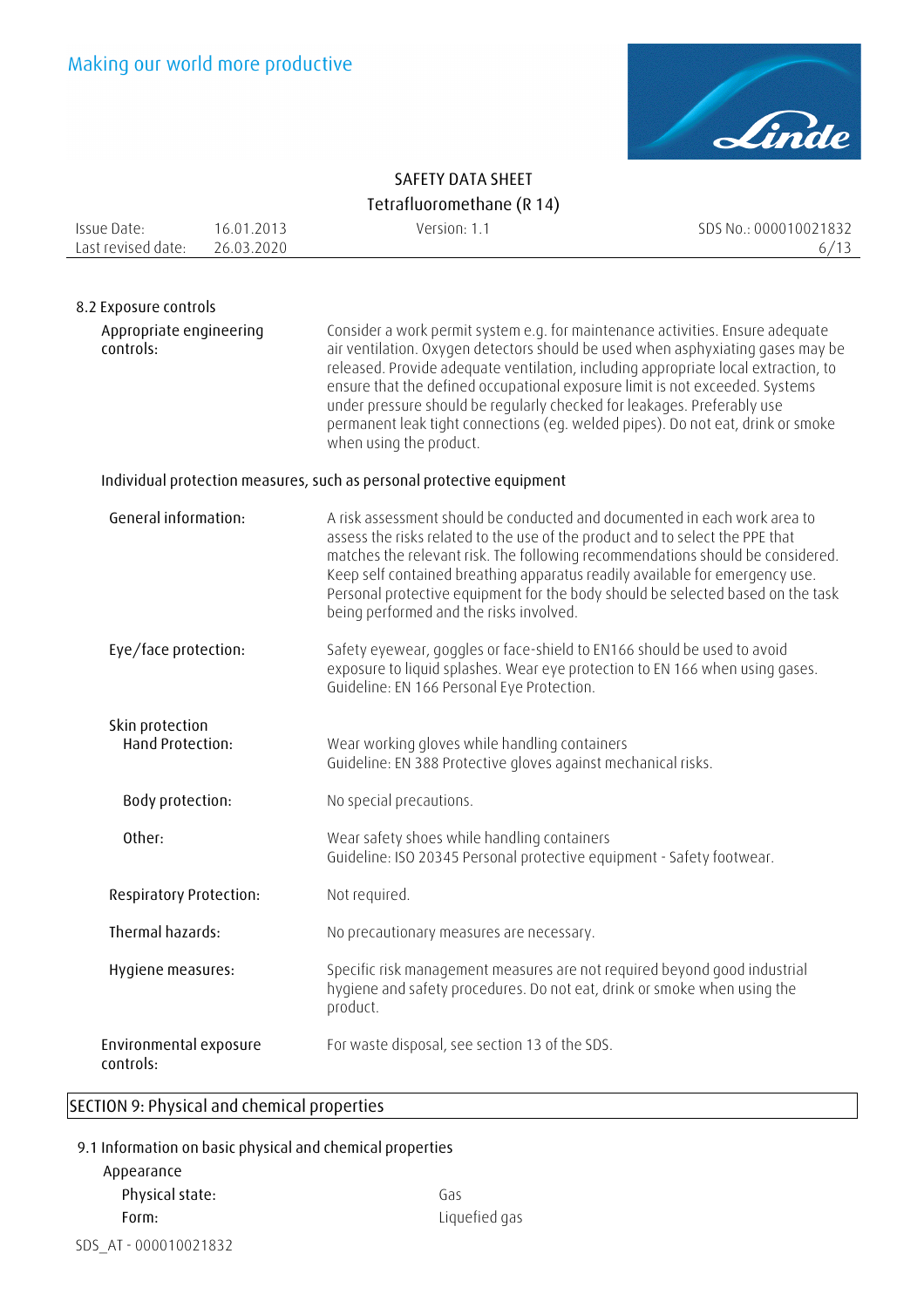

Issue Date: Last revised date: 26.03.2020 16.01.2013

Version: 1.1 SDS No.: 000010021832  $7/13$ 

| Color:                                   | Colorless                                                                                                 |
|------------------------------------------|-----------------------------------------------------------------------------------------------------------|
| Odor:                                    | Odorless                                                                                                  |
| Odor Threshold:                          | Odor threshold is subjective and is inadequate to warn of over<br>exposure.                               |
| pH:                                      | Not applicable.                                                                                           |
| Melting Point:                           | $-183,6 °C$                                                                                               |
| <b>Boiling Point:</b>                    | $-127,8 °C$                                                                                               |
| <b>Sublimation Point:</b>                | Not applicable.                                                                                           |
| Critical Temp. (°C):                     | $-45,0 °C$                                                                                                |
| Flash Point:                             | Not applicable to gases and gas mixtures.                                                                 |
| <b>Evaporation Rate:</b>                 | Not applicable to gases and gas mixtures.                                                                 |
| Flammability (solid, gas):               | This product is not flammable.                                                                            |
| Flammability Limit - Upper (%):          | Not applicable.                                                                                           |
| Flammability Limit - Lower (%):          | Not applicable.                                                                                           |
| Vapor pressure:                          | 23.331,35 kPa (25 °C)                                                                                     |
| Vapor density (air=1):                   | 3,0                                                                                                       |
| Relative density:                        | No data available.                                                                                        |
| Solubility(ies)                          |                                                                                                           |
| Solubility in Water:                     | 18,6 mg/l (25 °C)                                                                                         |
| Partition coefficient (n-octanol/water): | 1,18                                                                                                      |
| Autoignition Temperature:                | Not applicable.                                                                                           |
| Decomposition Temperature:               | When heated to decomp, emits toxic fumes of hydrogen<br>fluoride.                                         |
| Viscosity                                |                                                                                                           |
| Kinematic viscosity:                     | No data available.                                                                                        |
| Dynamic viscosity:                       | No data available.                                                                                        |
| <b>Explosive properties:</b>             | Not applicable.                                                                                           |
| Oxidizing properties:                    | Not applicable.                                                                                           |
| 9.2 Other information:                   | Gas/vapour heavier than air. May accumulate in confined<br>spaces, particularly at or below ground level. |
| Molecular weight:                        | 88 g/mol (CF4)                                                                                            |
|                                          |                                                                                                           |

## **SECTION 10: Stability and reactivity**

| 10.1 Reactivity:                            | No reactivity hazard other than the effects described in sub-section below. |
|---------------------------------------------|-----------------------------------------------------------------------------|
| 10.2 Chemical Stability:                    | Stable under normal conditions.                                             |
| 10.3 Possibility of hazardous<br>reactions: | None.                                                                       |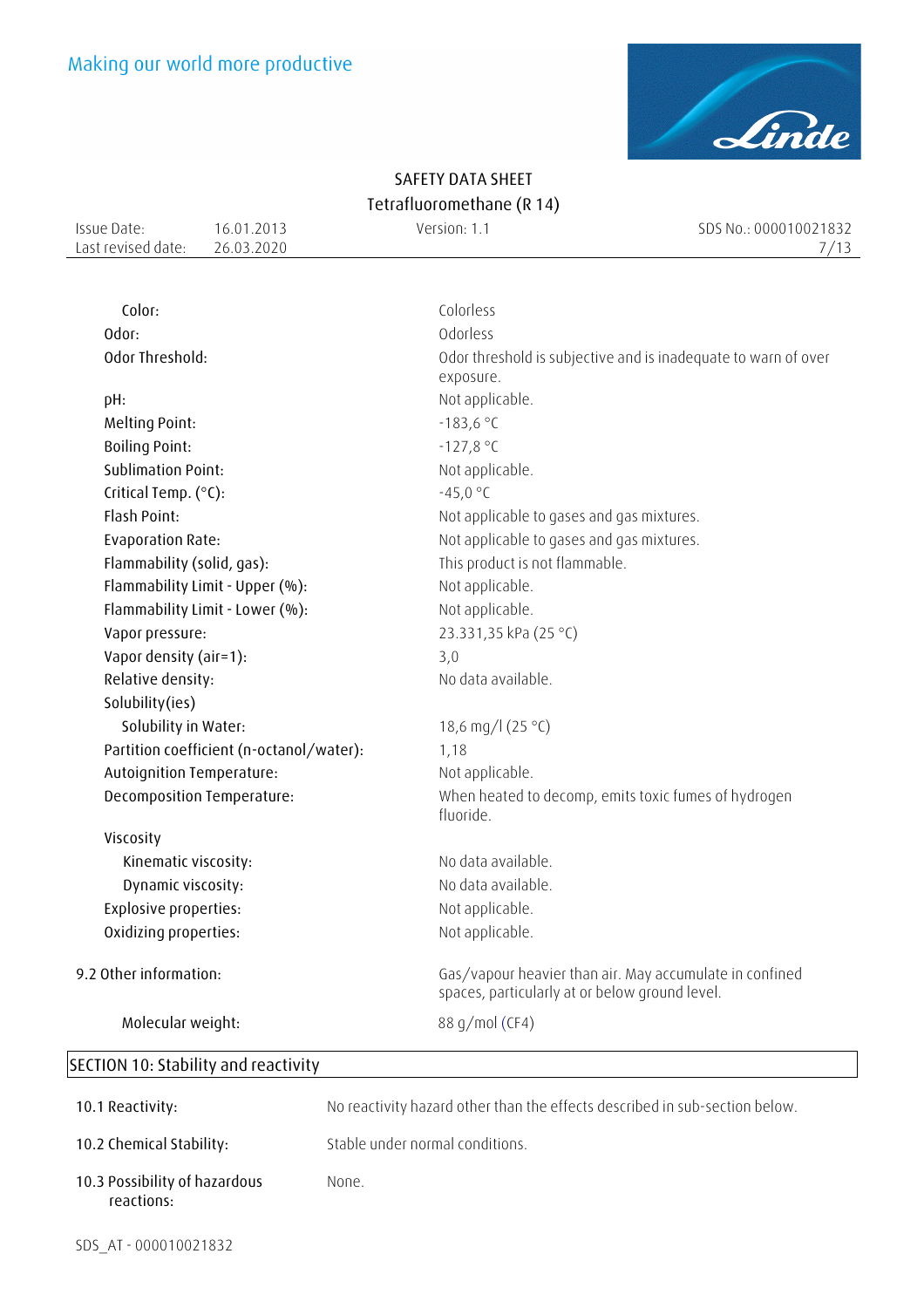

| Issue Date:<br>Last revised date:         | 16.01.2013<br>26.03.2020                         | Version: 1.1                                                                                                            | SDS No.: 000010021832<br>8/13 |
|-------------------------------------------|--------------------------------------------------|-------------------------------------------------------------------------------------------------------------------------|-------------------------------|
|                                           |                                                  |                                                                                                                         |                               |
| 10.4 Conditions to avoid:                 |                                                  | None.                                                                                                                   |                               |
| 10.5 Incompatible Materials:              |                                                  | Aluminum.                                                                                                               |                               |
| 10.6 Hazardous Decomposition<br>Products: |                                                  | Under normal conditions of storage and use, hazardous decomposition products<br>should not be produced.                 |                               |
| SECTION 11: Toxicological information     |                                                  |                                                                                                                         |                               |
| General information:                      |                                                  | None.                                                                                                                   |                               |
| 11.1 Information on toxicological effects |                                                  |                                                                                                                         |                               |
| Acute toxicity - Oral<br>Product          |                                                  | Based on available data, the classification criteria are not met.                                                       |                               |
| Acute toxicity - Dermal<br>Product        |                                                  | Based on available data, the classification criteria are not met.                                                       |                               |
| Acute toxicity - Inhalation<br>Product    |                                                  | Based on available data, the classification criteria are not met.                                                       |                               |
| Skin Corrosion/Irritation<br>Product      |                                                  | Based on available data, the classification criteria are not met.                                                       |                               |
| Product                                   | Serious Eye Damage/Eye Irritation                | Based on available data, the classification criteria are not met.                                                       |                               |
| Product                                   | Respiratory or Skin Sensitization                | Based on available data, the classification criteria are not met.                                                       |                               |
| Germ Cell Mutagenicity<br>Product         |                                                  | Based on available data, the classification criteria are not met.                                                       |                               |
| Carcinogenicity<br>Product                |                                                  | Based on available data, the classification criteria are not met.                                                       |                               |
| Reproductive toxicity<br>Product          |                                                  | Based on available data, the classification criteria are not met.                                                       |                               |
| Product                                   | Specific Target Organ Toxicity - Single Exposure | Based on available data, the classification criteria are not met.                                                       |                               |
| Product                                   |                                                  | Specific Target Organ Toxicity - Repeated Exposure<br>Based on available data, the classification criteria are not met. |                               |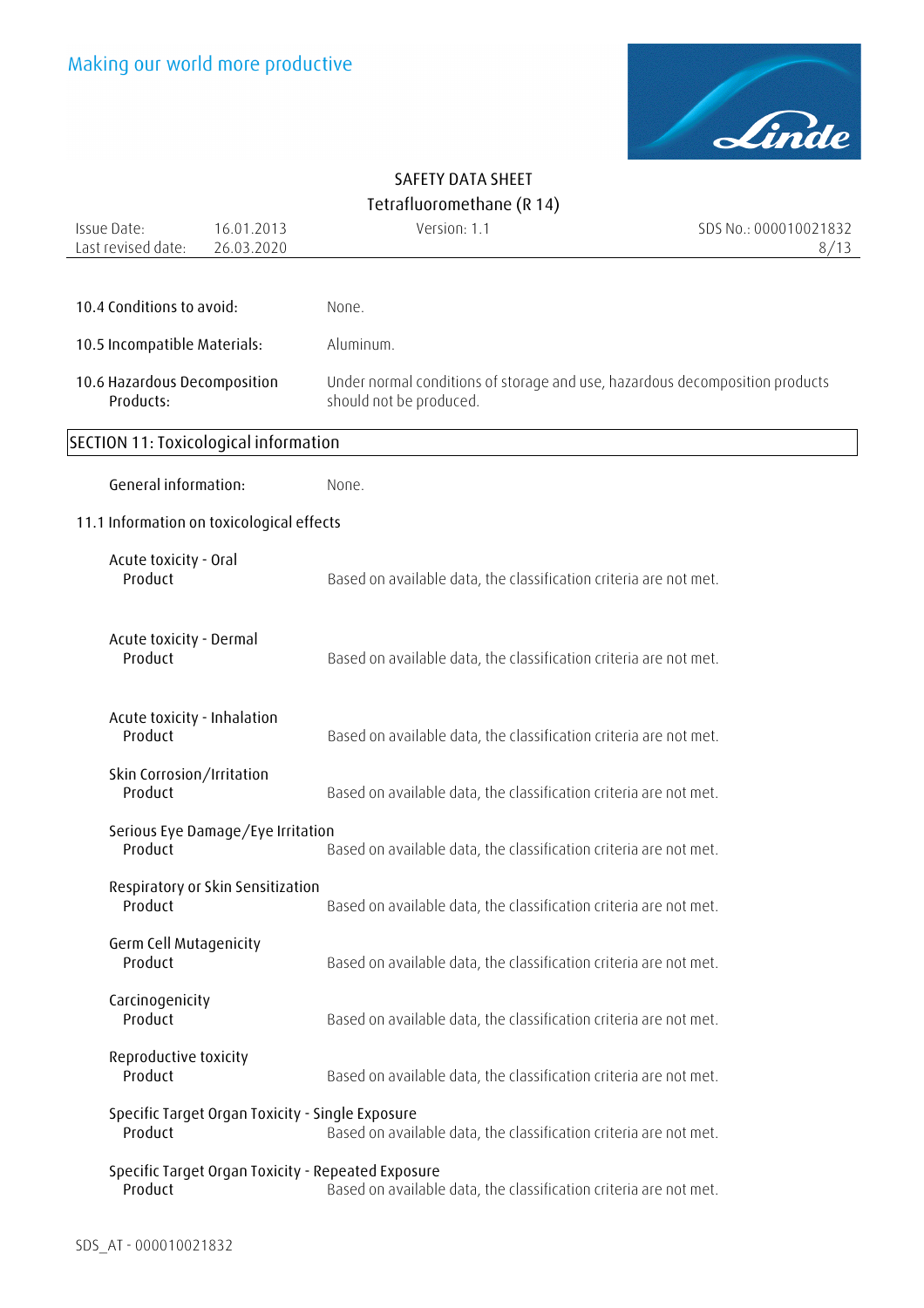

Issue Date: Last revised date: 26.03.2020 16.01.2013

Version: 1.1 SDS No.: 000010021832  $9/13$ 

## **Aspiration Hazard**

Not applicable to gases and gas mixtures..

### **SECTION 12: Ecological information**

|  |  | 12.1 Toxicity |
|--|--|---------------|
|--|--|---------------|

| Acute toxicity<br>Product                                                            | No ecological damage caused by this product.                                                                                                                                                                                                                              |
|--------------------------------------------------------------------------------------|---------------------------------------------------------------------------------------------------------------------------------------------------------------------------------------------------------------------------------------------------------------------------|
| 12.2 Persistence and Degradability<br>Product                                        | Not applicable to gases and gas mixtures                                                                                                                                                                                                                                  |
| 12.3 Bioaccumulative potential<br>Product                                            | The subject product is expected to biodegrade and is not expected to persist for<br>long periods in an aquatic environment.                                                                                                                                               |
| 12.4 Mobility in soil<br>Product                                                     | Because of its high volatility, the product is unlikely to cause ground or water<br>pollution.                                                                                                                                                                            |
| Carbon tetrafluoride                                                                 | Henry's Law Constant: 28.880 MPa (25 °C)                                                                                                                                                                                                                                  |
| 12.5 Results of PBT and vPvB<br>assessment<br>Product<br>12.6 Other adverse effects: | Not classified as PBT or vPvB.                                                                                                                                                                                                                                            |
| <b>Global Warming Potential</b>                                                      | Global warming potential: 7.390<br>Contains fluorinated greenhouse gases When discharged in large<br>quantities may contribute to the greenhouse effect. For GWP value of mixture and<br>quantities, refer to container label.                                            |
| Carbon tetrafluoride                                                                 | EU. F-Gases Subject to Emission Limits/Reporting (Annexes I, II), Regulation<br>517/2014/EU on FGGs<br>- Global warming potential: 7390 Annex 1: Fluorinated greenhouse gases referred<br>to in Point 1 of Article 2; Section 2: Perfluorocarbons (PFCs) and its mixtures |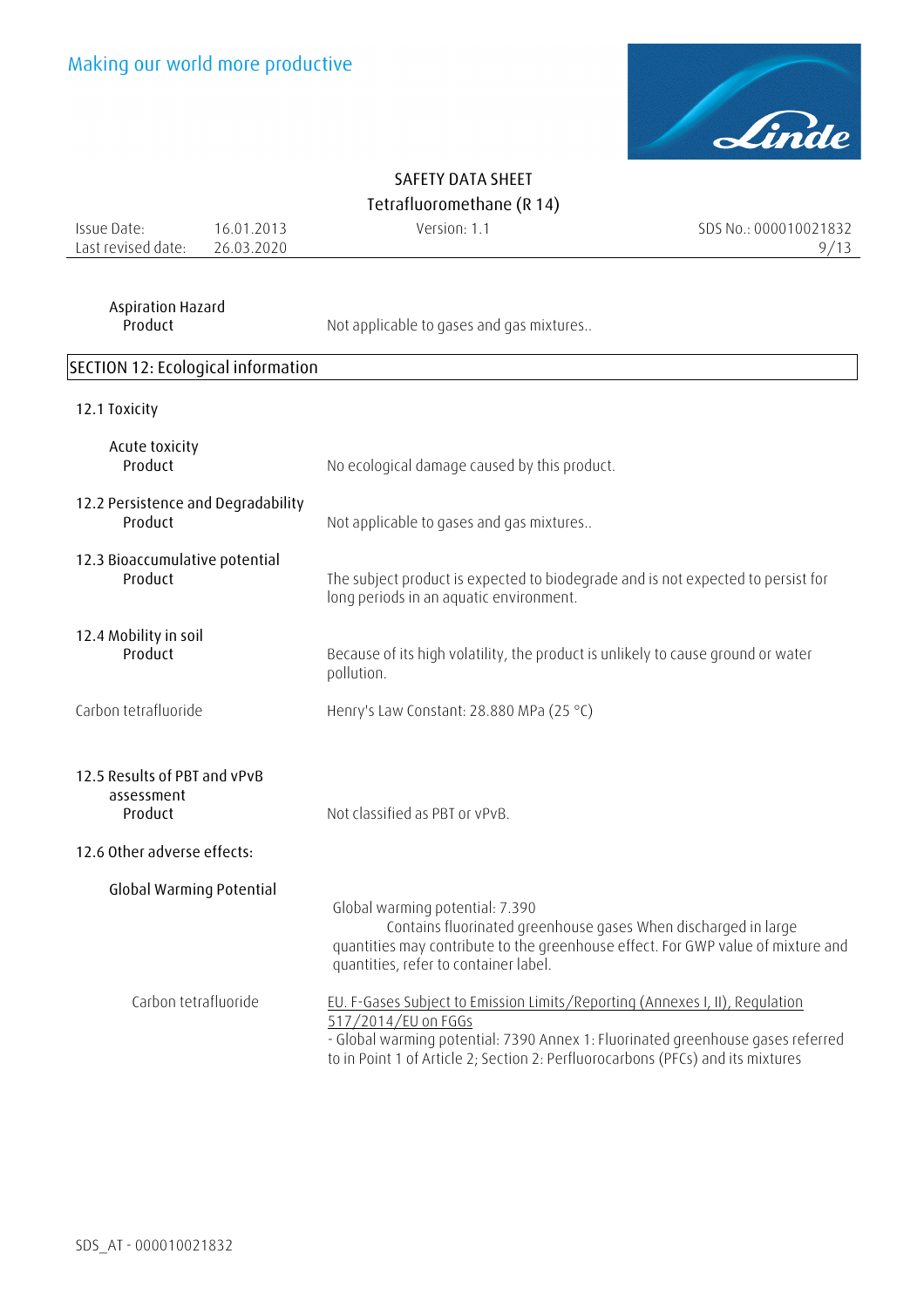

Issue Date: Last revised date: 26.03.2020 16.01.2013

Version: 1.1 SDS No.: 000010021832  $10/13$ 

#### **SECTION 13: Disposal considerations**

#### **13.1 Waste treatment methods**

| General information:               | Avoid discharges to atmosphere. Do not discharge into any place where its<br>accumulation could be dangerous. Refer to manufacturer or supplier for<br>information on recovery or recycling.                                                                                              |
|------------------------------------|-------------------------------------------------------------------------------------------------------------------------------------------------------------------------------------------------------------------------------------------------------------------------------------------|
| Disposal methods:                  | Refer to the EIGA code of practice (Doc.30 "Disposal of Gases", downloadable at<br>http://www.eiga.org) for more guidance on suitable disposal methods. Dispose<br>of container via supplier only. Discharge, treatment, or disposal may be subject to<br>national, state, or local laws. |
| European Waste Codes<br>Container: | 14 06 01*: chlorofluorocarbons, HCFC, HFC                                                                                                                                                                                                                                                 |

#### **SECTION 14: Transport information**

| ADR |                                    |                      |  |
|-----|------------------------------------|----------------------|--|
|     | 14.1 UN Number:                    | UN 1982              |  |
|     | 14.2 UN Proper Shipping Name:      | REFRIGERANT GAS R 14 |  |
|     | 14.3 Transport Hazard Class(es)    |                      |  |
|     | Class·                             | $\mathcal{P}$        |  |
|     | $Label(s)$ :                       | 2.2                  |  |
|     | Hazard No. (ADR):                  | 20                   |  |
|     | Tunnel restriction code:           | (C/E)                |  |
|     | 14.4 Packing Group:                |                      |  |
|     | 14.5 Environmental hazards:        | Not applicable       |  |
|     | 14.6 Special precautions for user: |                      |  |
| RID |                                    |                      |  |
|     |                                    |                      |  |
|     | 14.1 UN Number:                    | UN 1982              |  |
|     | 14.2 UN Proper Shipping Name       | REFRIGERANT GAS R 14 |  |
|     | 14.3 Transport Hazard Class(es)    |                      |  |
|     | Class:                             | $\mathcal{P}$        |  |
|     | $Label(s)$ :                       | 2.2                  |  |
|     | 14.4 Packing Group:                |                      |  |
|     | 14.5 Environmental hazards:        | Not applicable       |  |

14.6 Special precautions for user: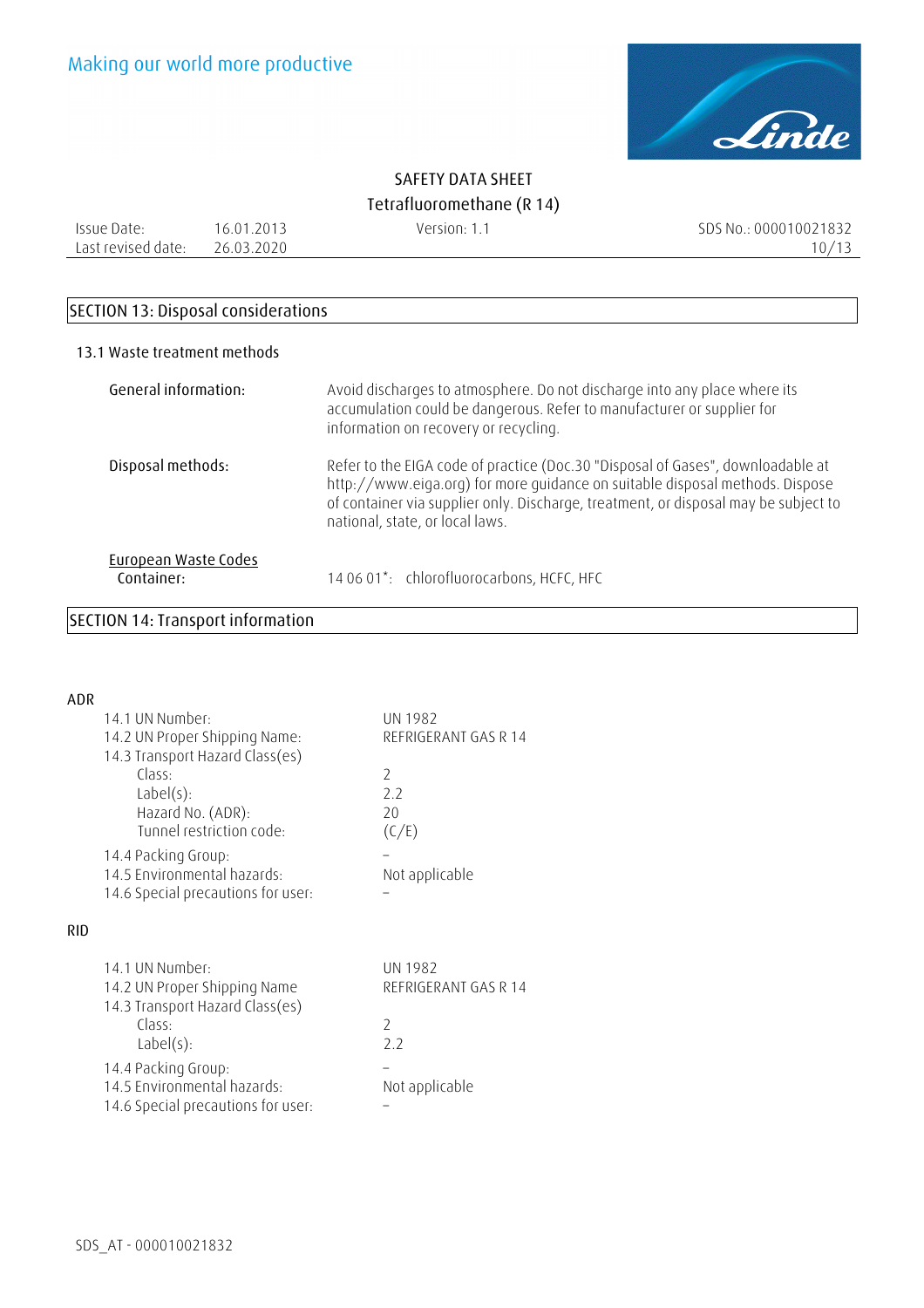

| Issue Date:        | 16.01.2013 | Version: 1.1 | SDS No.: 000010021832 |
|--------------------|------------|--------------|-----------------------|
| Last revised date: | 26.03.2020 |              |                       |
|                    |            |              |                       |

#### **IMDG**

| 14.1 UN Number:                                                  | UN 1982              |
|------------------------------------------------------------------|----------------------|
| 14.2 UN Proper Shipping Name:<br>14.3 Transport Hazard Class(es) | REFRIGERANT GAS R 14 |
| Class:                                                           | 22                   |
| $Label(s)$ :                                                     | 22                   |
| EmS No.:                                                         | $F-C, S-V$           |
| 14.4 Packing Group:                                              |                      |
| 14.5 Environmental hazards:                                      | Not applicable       |
| 14.6 Special precautions for user:                               |                      |

#### **IATA**

| 14.1 UN Number:                                       | UN 1982              |
|-------------------------------------------------------|----------------------|
| 14.2 Proper Shipping Name:                            | Refrigerant gas R 14 |
| 14.3 Transport Hazard Class(es):                      |                      |
| Class:                                                | 22                   |
| $Label(s)$ :                                          | 22                   |
| 14.4 Packing Group:                                   |                      |
| 14.5 Environmental hazards:                           | Not applicable       |
| 14.6 Special precautions for user:                    |                      |
| Other information                                     |                      |
| Passenger and cargo aircraft:<br>Cargo aircraft only: | Allowed.<br>Allowed. |
|                                                       |                      |

#### **14.7 Transport in bulk according to Annex II of MARPOL and the IBC Code**: Not applicable

**Additional identification:** Avoid transport on vehicles where the load space is not separated from the driver's compartment. Ensure vehicle driver is aware of the potential hazards of the load and knows what to do in the event of an accident or an emergency. Before transporting product containers ensure that they are firmly secured. Ensure that the container valve is closed and not leaking. Container valve guards or caps should be in place. Ensure adequate air ventilation.

#### **SECTION 15: Regulatory information**

#### **15.1 Safety, health and environmental regulations/legislation specific for the substance or mixture:**

#### **EU Regulations**

**EU. Directive 2012/18/EU (SEVESO III) on major accident hazards involving dangerous substances, as amended.:** Not applicable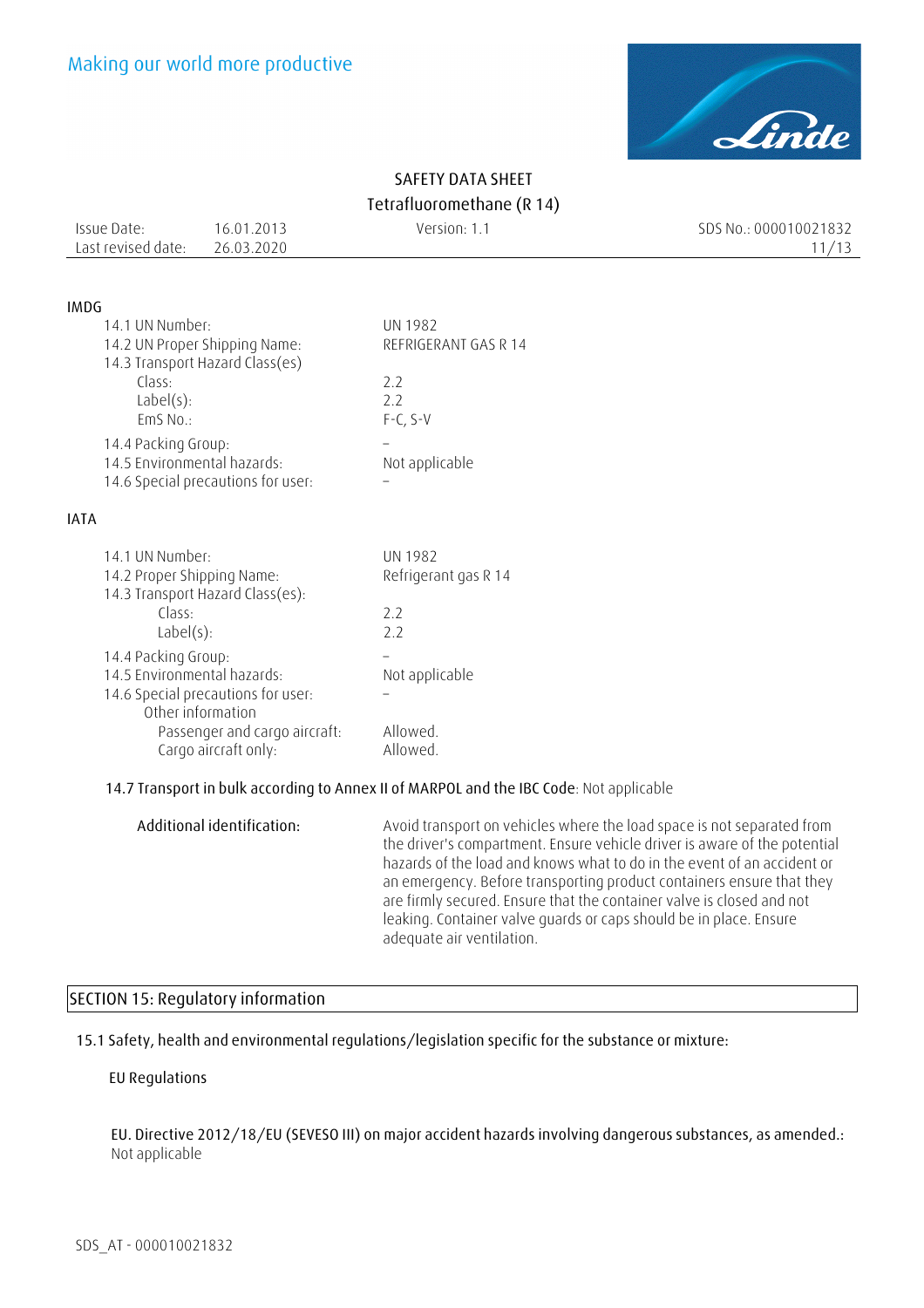

| Issue Date:                                        | 16.01.2013 |                                                                                                                                                                                                                                                                                                                                                                                                                                                                                                                                                                                                                                                                                                                                                                                                                                                                                                                                                                                                                                                                                                                                                                                                                                                                                                                                                                                                                                                                                                                                                          | Version: 1.1                                                         | SDS No.: 000010021832                                                                                                                                                                                                                                                                                                                                                                                                       |
|----------------------------------------------------|------------|----------------------------------------------------------------------------------------------------------------------------------------------------------------------------------------------------------------------------------------------------------------------------------------------------------------------------------------------------------------------------------------------------------------------------------------------------------------------------------------------------------------------------------------------------------------------------------------------------------------------------------------------------------------------------------------------------------------------------------------------------------------------------------------------------------------------------------------------------------------------------------------------------------------------------------------------------------------------------------------------------------------------------------------------------------------------------------------------------------------------------------------------------------------------------------------------------------------------------------------------------------------------------------------------------------------------------------------------------------------------------------------------------------------------------------------------------------------------------------------------------------------------------------------------------------|----------------------------------------------------------------------|-----------------------------------------------------------------------------------------------------------------------------------------------------------------------------------------------------------------------------------------------------------------------------------------------------------------------------------------------------------------------------------------------------------------------------|
| Last revised date:                                 | 26.03.2020 |                                                                                                                                                                                                                                                                                                                                                                                                                                                                                                                                                                                                                                                                                                                                                                                                                                                                                                                                                                                                                                                                                                                                                                                                                                                                                                                                                                                                                                                                                                                                                          |                                                                      | 12/13                                                                                                                                                                                                                                                                                                                                                                                                                       |
|                                                    |            |                                                                                                                                                                                                                                                                                                                                                                                                                                                                                                                                                                                                                                                                                                                                                                                                                                                                                                                                                                                                                                                                                                                                                                                                                                                                                                                                                                                                                                                                                                                                                          |                                                                      |                                                                                                                                                                                                                                                                                                                                                                                                                             |
| <b>National Regulations</b>                        |            |                                                                                                                                                                                                                                                                                                                                                                                                                                                                                                                                                                                                                                                                                                                                                                                                                                                                                                                                                                                                                                                                                                                                                                                                                                                                                                                                                                                                                                                                                                                                                          |                                                                      |                                                                                                                                                                                                                                                                                                                                                                                                                             |
| 15.2 Chemical safety assessment:                   |            | food additives.                                                                                                                                                                                                                                                                                                                                                                                                                                                                                                                                                                                                                                                                                                                                                                                                                                                                                                                                                                                                                                                                                                                                                                                                                                                                                                                                                                                                                                                                                                                                          | No Chemical Safety Assessment has been carried out.                  | Council Directive 89/391/EEC on the introduction of measures to encourage<br>improvements in the safety and health of workers at work Directive 89/686/EEC on<br>personal protective equipment Only products that comply with the food regulations<br>(EC) No. 1333/2008 and (EU) No. 231/2012 and are labelled as such may be used as<br>This Safety Data Sheet has been produced to comply with Regulation (EU) 2015/830. |
| SECTION 16: Other information                      |            |                                                                                                                                                                                                                                                                                                                                                                                                                                                                                                                                                                                                                                                                                                                                                                                                                                                                                                                                                                                                                                                                                                                                                                                                                                                                                                                                                                                                                                                                                                                                                          |                                                                      |                                                                                                                                                                                                                                                                                                                                                                                                                             |
| Revision Information:                              |            |                                                                                                                                                                                                                                                                                                                                                                                                                                                                                                                                                                                                                                                                                                                                                                                                                                                                                                                                                                                                                                                                                                                                                                                                                                                                                                                                                                                                                                                                                                                                                          |                                                                      |                                                                                                                                                                                                                                                                                                                                                                                                                             |
| Key literature references and<br>sources for data: |            | Not relevant.<br>Various sources of data have been used in the compilation of this SDS, they include<br>but are not exclusive to:<br>Agency for Toxic Substances and Diseases Registry (ATSDR)<br>(http://www.atsdr.cdc.gov/).<br>European Chemical Agency: Guidance on the Compilation of Safety Data Sheets.<br>European Chemical Agency: Information on Registered Substances<br>http://apps.echa.europa.eu/registered/registered-sub.aspx#search<br>European Industrial Gases Association (EIGA) Doc. 169 Classification and Labelling<br>quide.<br>International Programme on Chemical Safety (http://www.inchem.org/)<br>ISO 10156:2010 Gases and gas mixtures - Determination of fire potential and<br>oxidizing ability for the selection of cylinder valve outlets.<br>Matheson Gas Data Book, 7th Edition.<br>National Institute for Standards and Technology (NIST) Standard Reference Database<br>Number 69.<br>The ESIS (European chemical Substances 5 Information System) platform of the<br>former European Chemicals Bureau (ECB) ESIS (http://ecb.jrc.ec.europa.eu/esis/).<br>The European Chemical Industry Council (CEFIC) ERICards.<br>United States of America's National Library of Medicine's toxicology data network<br>TOXNET (http://toxnet.nlm.nih.gov/index.html)<br>Threshold Limit Values (TLV) from the American Conference of Governmental<br>Industrial Hygienists (ACGIH).<br>Substance specific information from suppliers.<br>Details given in this document are believed to be correct at the time of publication. |                                                                      |                                                                                                                                                                                                                                                                                                                                                                                                                             |
| Wording of the H-statements in section 2 and 3     |            | H280                                                                                                                                                                                                                                                                                                                                                                                                                                                                                                                                                                                                                                                                                                                                                                                                                                                                                                                                                                                                                                                                                                                                                                                                                                                                                                                                                                                                                                                                                                                                                     |                                                                      | Contains gas under pressure; may explode if heated.                                                                                                                                                                                                                                                                                                                                                                         |
|                                                    |            |                                                                                                                                                                                                                                                                                                                                                                                                                                                                                                                                                                                                                                                                                                                                                                                                                                                                                                                                                                                                                                                                                                                                                                                                                                                                                                                                                                                                                                                                                                                                                          | Classification according to Regulation (EC) No 1272/2008 as amended. |                                                                                                                                                                                                                                                                                                                                                                                                                             |

Press. Gas Liq. Gas, H280